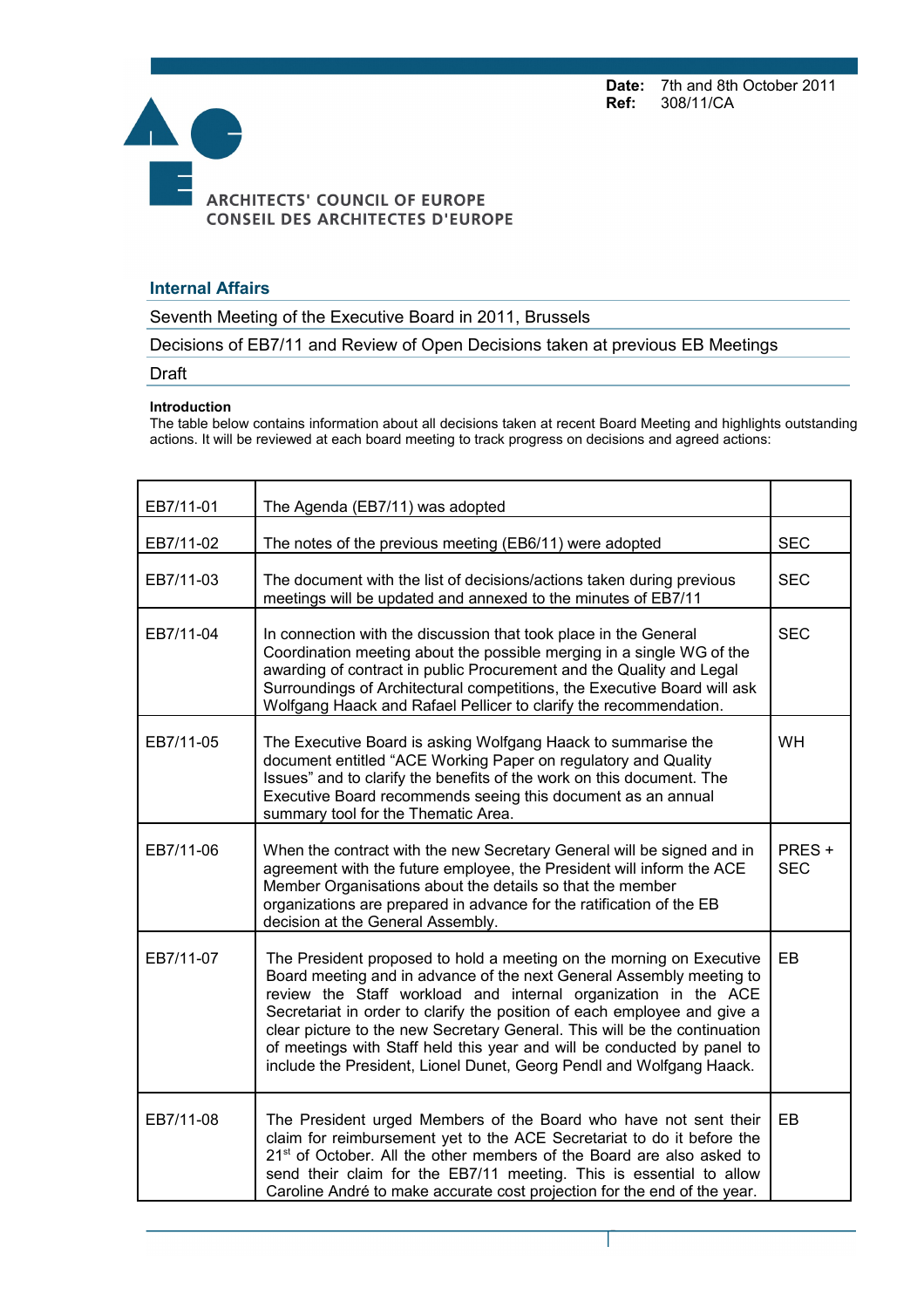Seventh Meeting of the Executive Board in 2011, Brussels Decisions of EB7/11 and Review of Open Decisions taken at previous EB Meetings Draft

| EB7/11-09 | A reminder for the payment of the Subscription will be sent by the ACE<br>Secretariat to the Member Organisations who have not paid yet their<br>subscription (Greece, Spain, Bosnia Herzegovina and FYROM)                                                                                                                                                                                                                                                                                                                                                                                                                                                                                                                                                                                                                                                                                                                                                                                                                                                                                                                                                                                                                                                                                                                                                                                                         |            |  |
|-----------|---------------------------------------------------------------------------------------------------------------------------------------------------------------------------------------------------------------------------------------------------------------------------------------------------------------------------------------------------------------------------------------------------------------------------------------------------------------------------------------------------------------------------------------------------------------------------------------------------------------------------------------------------------------------------------------------------------------------------------------------------------------------------------------------------------------------------------------------------------------------------------------------------------------------------------------------------------------------------------------------------------------------------------------------------------------------------------------------------------------------------------------------------------------------------------------------------------------------------------------------------------------------------------------------------------------------------------------------------------------------------------------------------------------------|------------|--|
| EB7/11-10 | In relation to the elections, the President will write a letter to all the<br>Member Organisations and the ACE Correspondents. This letter will<br>explain to the Member Organisations that one candidature for<br>Presidency and four candidatures for Members of the Board have been<br>received within the statutory deadline. These five candidates will be put<br>for vote at the Assembly.<br>To pre-empt having a vacant position in the Executive Board and the<br>delay in filling it, the Executive Board has decided to proceed to a new<br>call for applications for one vacant position on the Executive Board in<br>the following sequence:<br>1. Call for applications seeking nominations for one vacant position at<br>EB, with deadline by 21 <sup>st</sup> October 2011 (to be sent to the ACE<br>Secretariat)<br>2. The General Assembly (25 <sup>th</sup> and 26 <sup>th</sup> November 2011), will be asked<br>to ratify the procedure proposed by the Executive Board<br>3. Subject to the ratification of this procedure, applications received<br>before the 21 <sup>st</sup> of October will be put for vote at the Assembly in order to<br>fill one vacant position in the Executive Board<br>However if no application is made within the deadline mentioned in point<br>1 or if no candidate is elected, the same procedure will be repeated at<br>the first General Assembly in 2012. |            |  |
| EB7/11-11 | The document on the revision of the ACE By-Laws prepared by Pierre<br>Henri Schmutz is approved in principle by the members of the Board<br>and will be, after a revision by Tillman Prinz, submitted for adoption to<br>the ACE General Assembly.                                                                                                                                                                                                                                                                                                                                                                                                                                                                                                                                                                                                                                                                                                                                                                                                                                                                                                                                                                                                                                                                                                                                                                  | <b>SEC</b> |  |
| EB7/11-12 | The Secretariat will send a message to all Coordinators and to the<br>Treasurer to ask them to prepare and send a progress report for the<br>General Assembly, by the 24 <sup>th</sup> October at the latest, in order to allow the<br>ACE Secretariat to add these reports in the papers for the Assembly<br>documentation.                                                                                                                                                                                                                                                                                                                                                                                                                                                                                                                                                                                                                                                                                                                                                                                                                                                                                                                                                                                                                                                                                        |            |  |
| EB7/11-13 | Eleni Goni will be asked to make a presentation during the ACE General<br>Assembly on the current EU funded projects where the ACE is involved.                                                                                                                                                                                                                                                                                                                                                                                                                                                                                                                                                                                                                                                                                                                                                                                                                                                                                                                                                                                                                                                                                                                                                                                                                                                                     |            |  |
| EB7/11-14 | The Executive Board decided to hold a "99 minutes special session"<br>during the first Assembly in 2012 that will give the floor to the ACE<br>member organisation. The concept of this special session will be<br>developed in early 2012                                                                                                                                                                                                                                                                                                                                                                                                                                                                                                                                                                                                                                                                                                                                                                                                                                                                                                                                                                                                                                                                                                                                                                          |            |  |
| EB7/11-15 | The Vice- President, with the initial help of P. Kobylanski and G. Pendl,<br>will initiate the work about internal and external communication, with<br>President also being involved. This will be the starting point to improve<br>the ACE communication                                                                                                                                                                                                                                                                                                                                                                                                                                                                                                                                                                                                                                                                                                                                                                                                                                                                                                                                                                                                                                                                                                                                                           |            |  |
| EB7/11-16 | The Secretariat will contact Daphne Trumpf who was a facilitator for<br>Lobby & Management Workshop with the Executive Board and senior<br>Staff in May to make a presentation of the summary recommendations<br>in order to stimulate the debate at the Assembly. The EB is committed to<br>follow up on the work done in the Workshop and continue in 2012.                                                                                                                                                                                                                                                                                                                                                                                                                                                                                                                                                                                                                                                                                                                                                                                                                                                                                                                                                                                                                                                       |            |  |

Page 2 sur 5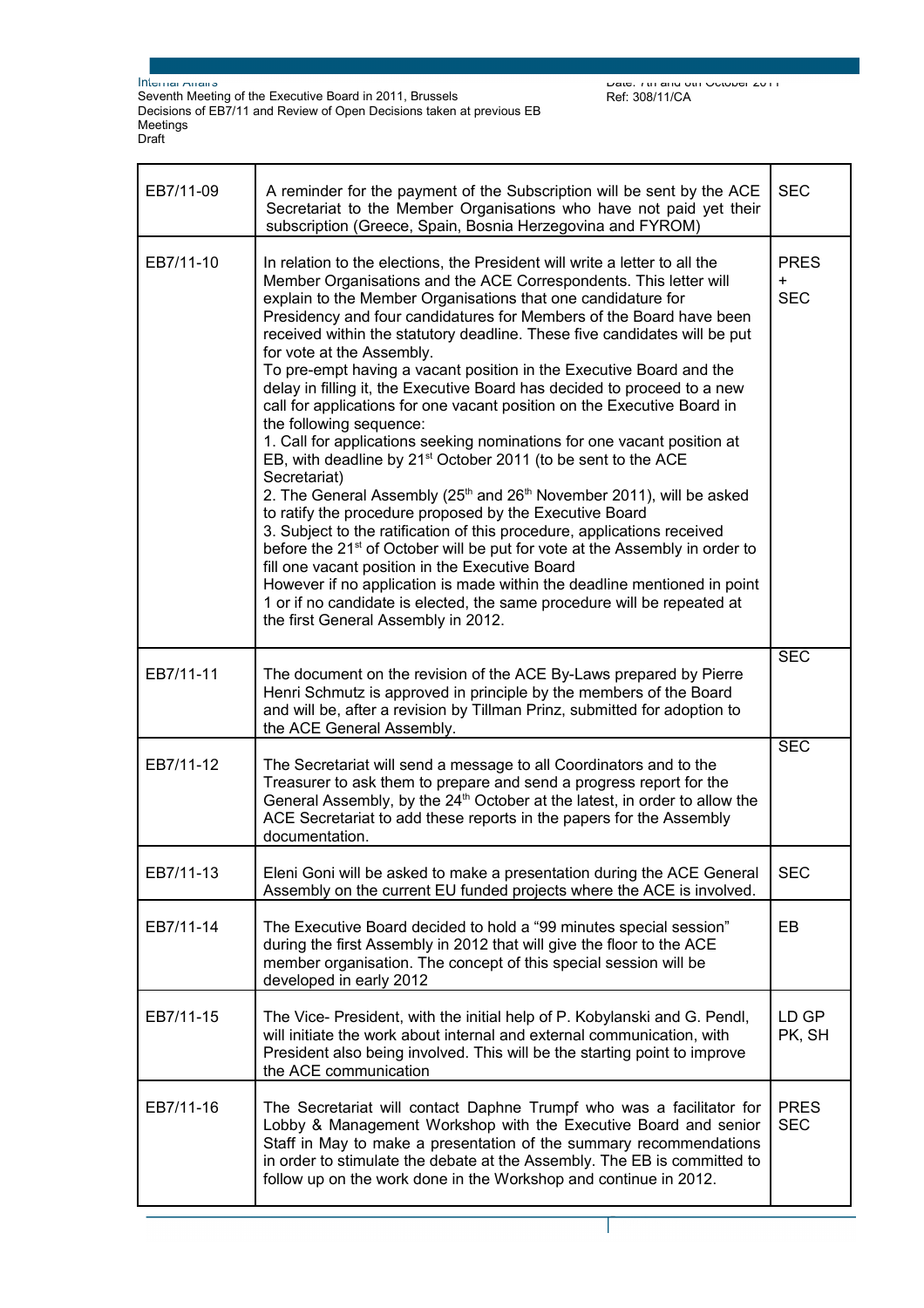Seventh Meeting of the Executive Board in 2011, Brussels Decisions of EB7/11 and Review of Open Decisions taken at previous EB Meetings Draft

Date: 7th and 8th October 2011 Ref: 308/11/CA

| EB7/11-17 | Lionel Dunet will prepare a report on communication, item 7 in the<br>agenda of the General Assembly. This document will be prepared<br>before the 24 <sup>th</sup> of October 2011 (deadline to receive all the documents<br>that need to be included in the Assembly papers)                                                                                                                                                                                                            |                                                                                                |                                                                               | LD                  |
|-----------|-------------------------------------------------------------------------------------------------------------------------------------------------------------------------------------------------------------------------------------------------------------------------------------------------------------------------------------------------------------------------------------------------------------------------------------------------------------------------------------------|------------------------------------------------------------------------------------------------|-------------------------------------------------------------------------------|---------------------|
| EB7/11-18 | The Secretariat will draft a letter to all usually invited guests, advising<br>them that the ACE will not extend the invitation this time but would like<br>to alert them on the next Assembly meeting in spring 2012.                                                                                                                                                                                                                                                                    |                                                                                                |                                                                               | <b>SEC</b>          |
| EB7/11-19 | The President will send a congratulation letter to all new elected<br>members of the UIA.                                                                                                                                                                                                                                                                                                                                                                                                 |                                                                                                |                                                                               | PRES+<br><b>SEC</b> |
| EB7/11-20 | The Secretariat will modify the Calendar 2012 per discussion at EB and<br>will offer it for adoption during next General Assembly meeting.                                                                                                                                                                                                                                                                                                                                                |                                                                                                |                                                                               | <b>SEC</b>          |
| EB7/11-21 | The subscription for the E2BA network has come up for renewal, and<br>because the Members of the Board are not fully briefed about relevance<br>and the scope of this collaboration, no decision was taken about the<br>replacement of the representative for ACE in E2BA.<br>The EB asked to the Secretariat to find out what are the commitments of<br>the ACE vis-à-vis E2BA in terms of membership fee and report back to<br>the President, Treasurer and Vice Treasurer accordingly. |                                                                                                |                                                                               | <b>SEC</b>          |
| EB7/11-22 | It is recalled that the matrix mapping the external organisations and<br>networks with whom the ACE maintains relations will be reviewed by the<br>new Secretary General in order to allow the Executive Board to have a<br>clear, simple view of the objectives, goals and level of engagement to be<br>presented for adoption for GA1/12                                                                                                                                                |                                                                                                | PRES +<br><b>NEW SG</b>                                                       |                     |
| EB7/11-23 | The Executive Board took the following decision about the external<br>representations:                                                                                                                                                                                                                                                                                                                                                                                                    |                                                                                                |                                                                               |                     |
|           | <b>Date</b>                                                                                                                                                                                                                                                                                                                                                                                                                                                                               | <b>Meeting</b>                                                                                 | Participant(s)                                                                |                     |
|           | 10 Oct                                                                                                                                                                                                                                                                                                                                                                                                                                                                                    | <b>REHVA First Round Table Discussion</b>                                                      | No attendance                                                                 |                     |
|           | 11 Oct                                                                                                                                                                                                                                                                                                                                                                                                                                                                                    | Renovate Europe's High Level Dinner                                                            | No attendance                                                                 |                     |
|           | 11 Oct                                                                                                                                                                                                                                                                                                                                                                                                                                                                                    | <b>EHF Lecture, Brussels</b>                                                                   | No attendance                                                                 |                     |
|           | 18 Oct                                                                                                                                                                                                                                                                                                                                                                                                                                                                                    | European Public procurement and the Built<br>Environment organised by G30<br>and its<br>member | No Attendance                                                                 |                     |
|           | 20 Oct                                                                                                                                                                                                                                                                                                                                                                                                                                                                                    | Caribbean Delegation meeting                                                                   | Lionel Dunet and lan<br>Pritchard in Paris on<br>the 20 <sup>th</sup> October |                     |
|           | 4 Nov.                                                                                                                                                                                                                                                                                                                                                                                                                                                                                    | UIA Region I, Zurich                                                                           | Selma Harrington<br>Waiting<br>about travel schedule<br>and price             | information         |
| EB7/11-24 | The Executive Board took the following decision about the participation<br>of the ACE Secretariat at the ACE meetings:                                                                                                                                                                                                                                                                                                                                                                    |                                                                                                |                                                                               |                     |
|           | <b>Date</b>                                                                                                                                                                                                                                                                                                                                                                                                                                                                               | <b>Meeting</b>                                                                                 | Participant(s)                                                                |                     |
|           | 24 Nov.                                                                                                                                                                                                                                                                                                                                                                                                                                                                                   | EB8/11, Brussels                                                                               | Caroline André                                                                |                     |
|           | 25-26<br>Nov                                                                                                                                                                                                                                                                                                                                                                                                                                                                              | General Assembly meeting, Brussels                                                             | All the ACE<br>Secretariat                                                    |                     |
| EB7/11-25 | WG Public Procurement will prepare a report about the state to of play<br>TM<br>on the Public Procurement subject at the EU Commission level, to be<br>GP<br>included in the General Assembly paper.                                                                                                                                                                                                                                                                                      |                                                                                                |                                                                               |                     |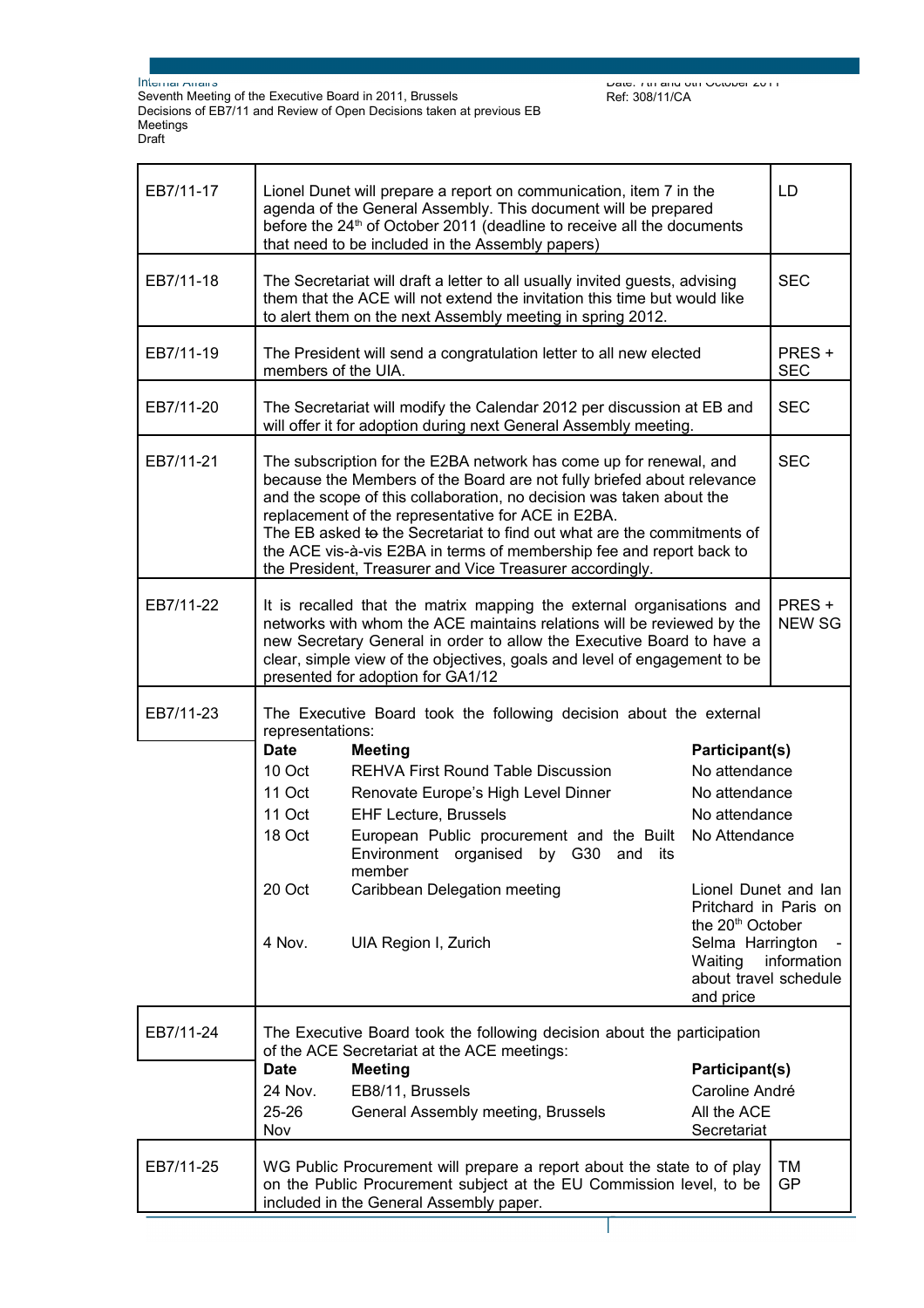Seventh Meeting of the Executive Board in 2011, Brussels Decisions of EB7/11 and Review of Open Decisions taken at previous EB Meetings Draft

| EB7/11-26 | WG Scope of Services: The Executive Board acknowledges the brief<br>note and encourages the work carried out by the Work Group. The<br>Executive Board is asking the Chair of the WG, P. Ridgway, to update<br>the Report and to make a presentation on this at the General Assembly<br>meeting                                                                                                                                                                                                                                                                                                                                                                                                                                                                                                                                                |                          |
|-----------|------------------------------------------------------------------------------------------------------------------------------------------------------------------------------------------------------------------------------------------------------------------------------------------------------------------------------------------------------------------------------------------------------------------------------------------------------------------------------------------------------------------------------------------------------------------------------------------------------------------------------------------------------------------------------------------------------------------------------------------------------------------------------------------------------------------------------------------------|--------------------------|
| EB7/11-27 | The SIM Report will be updated and send to the ACE Secretariat in<br>English and in French to be included in the ACE Assembly papers.                                                                                                                                                                                                                                                                                                                                                                                                                                                                                                                                                                                                                                                                                                          |                          |
| EB7/11-28 | During its meeting held on 7th and 8th October 2011, the Executive<br>Board thanked and complimented Toal O'Muire and Wolfgang Haack for<br>the<br>work<br>made<br>for<br><b>ACE Response</b><br>the<br>the<br>good<br>to<br>European Commission Green paper on Professional Qualifications<br>Directive. During the debate, the Executive board underlined a need to<br>clarify wording in connection with Option 2 and the choice offered to<br>the profession in response to the Question 22. Therefore, the Executive<br>Board would like to ask Toal O'Muire to prepare a draft text of resolution<br>for the next General Assembly meeting. This draft text will clarify the<br>ACE position submitted in the Green paper and prepare for the<br>discussion at the Assembly regarding possible counter-proposals from<br>the Commission. | <b>SEC</b><br><b>TOM</b> |
| EB7/11-29 | The Board decided to create an ad-hoc Taskforce chaired by M. Procès<br>in order to define the content of the Post-graduate Practical Professional<br>Experience (+2). Michel Procès will be asked to prepare a document<br>with few bullet points and a very short explanation of the work that will<br>be produced by this TF. This document is proposed to be included in the<br>Assembly papers.                                                                                                                                                                                                                                                                                                                                                                                                                                           | <b>SEC</b><br>MP         |
| EB7/11-30 | The Executive Board asked the Secretariat to contact Sarah Lupton,<br>Chair of the WG Accreditation and Validation, in order to see if she can<br>produce a progress report with data available in the questionnaire<br>received. The Secretariat will also enquire to see what can be done to<br>help the Work Group.                                                                                                                                                                                                                                                                                                                                                                                                                                                                                                                         | <b>SEC</b>               |
| EB7/11-31 | The Executive Board acknowledged the need to coordinate and<br>establish a network of exchange of information about CPD in each<br>country. Therefore, Michel Procès will be asked to form an ad-hoc<br>Taskforce on CPD, with assistance of the Austrian director of the CPD<br>arch+ing, Hans Staudinger, with following objectives:<br>to continue the dialogue with the UIA<br>to establish a list of contact person in each Mo's who are<br>$\bullet$<br>responsible for CPD.<br>to prepare an agenda for potential meeting in the future with this<br>group to include UIA Representation<br>to clarify the UIA proposal to the ACE on this subject<br>to report to the Executive Board.                                                                                                                                                 |                          |
| EB7/11-32 | Joint Working Party with EAAE: The Executive Board acknowledged the<br>report made by Adrian Joyce and decided to discuss about this<br>document during the first Executive Board in 2012 (EB1/12), with the<br>new SG on board.<br>In the meantime the President will undertake to make a contact with the<br>EAAE Secretariat, the Co-Chair, Jim Horan and the president Stephano<br>Musso to discuss the modality of future work.                                                                                                                                                                                                                                                                                                                                                                                                           | <b>PRES</b>              |

Page 4 sur 5